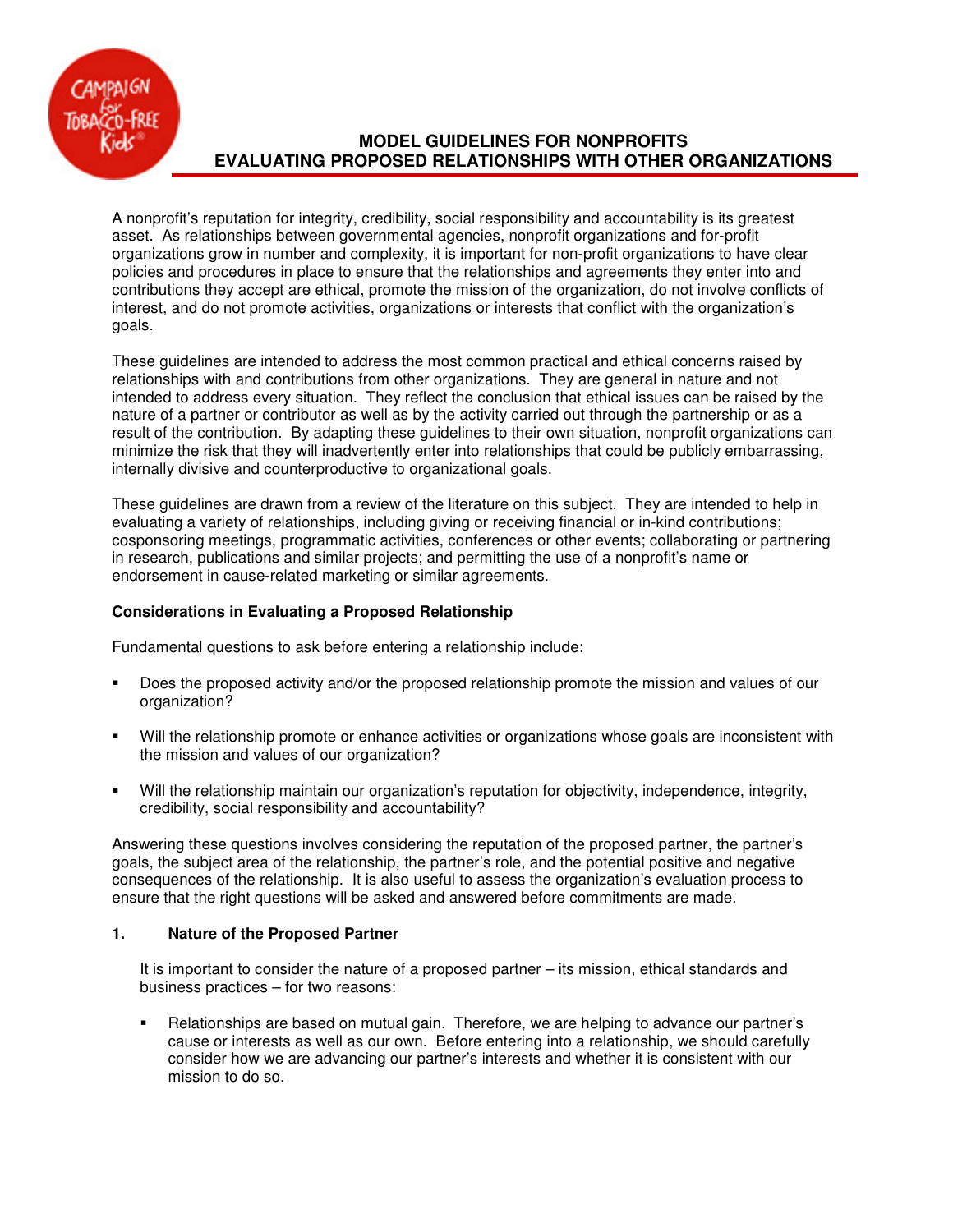We are judged by the relationships we form. If we associate ourselves with disreputable or unethical partners, our reputation and our ability to fulfill our mission may be seriously compromised.

Key questions about the nature of a potential partner include:

- Is the proposed partner one with which we would be proud to be publicly associated?
- Does the proposed partner share our mission and values?
- Can we stand behind the products, services and positions taken by the partner?
- Are the proposed partner's ethical and scientific standards and business practices consistent with ours?
- In the case of funding from a disreputable or unethical source, would we reject the gift if it were a smaller amount? If so, we should reject a larger gift as well, or acknowledge the price we have placed on our organization's integrity.
- Where a proposed partner has undertaken harmful or unethical activities in the past, and claims to be reformed, have we independently confirmed that it has genuinely reformed and is no longer involved in harmful activities?

# **2. Goals of the Proposed Partner**

- Why does the partner want to work with us?
- Does the proposed partner hope to use our organization's name or its relationship with us to advance its public image, public policy agenda, or its marketing? If so, these goals of the partner should be consistent with our organization's mission and our reputation. Any use of our name should be spelled out in writing in advance to ensure that it is not used to advance an agenda inconsistent with our mission.
- **Does the proposed partner expect that a relationship with us will help secure our support or our** silence on activities or issues on which we do not agree? This is a strategy sometimes used by corporations attempting implicitly to "buy the silence" of potential critics.
- Is the proposed partner related to, or does it have a history of representing or advancing the interests of, an entity with which we would not partner directly? If so, we should consider the proposed relationship to carry with it an indirect relationship with that entity, and we should subject the proposed partnership to special scrutiny. The partnership should be rejected unless we are able to ensure that this indirect relationship will not raise the same ethical concerns or negative consequences as would a direct relationship. This situation arises most often in the context of parent, subsidiary and affiliated organizations.

### **3. Potential Conflicts of Interest Due to the Subject Area of the Proposed Relationship**

**Does the subject area of the proposed relationship raise special conflict of interest concerns?** Such conflicts occur, for example, when corporations involved in a potentially harmful activity seek to influence research, publicity or educational programs about its products or services.

# **4. Role of the Proposed Partner**

**What role will the proposed partner play in the relationship?**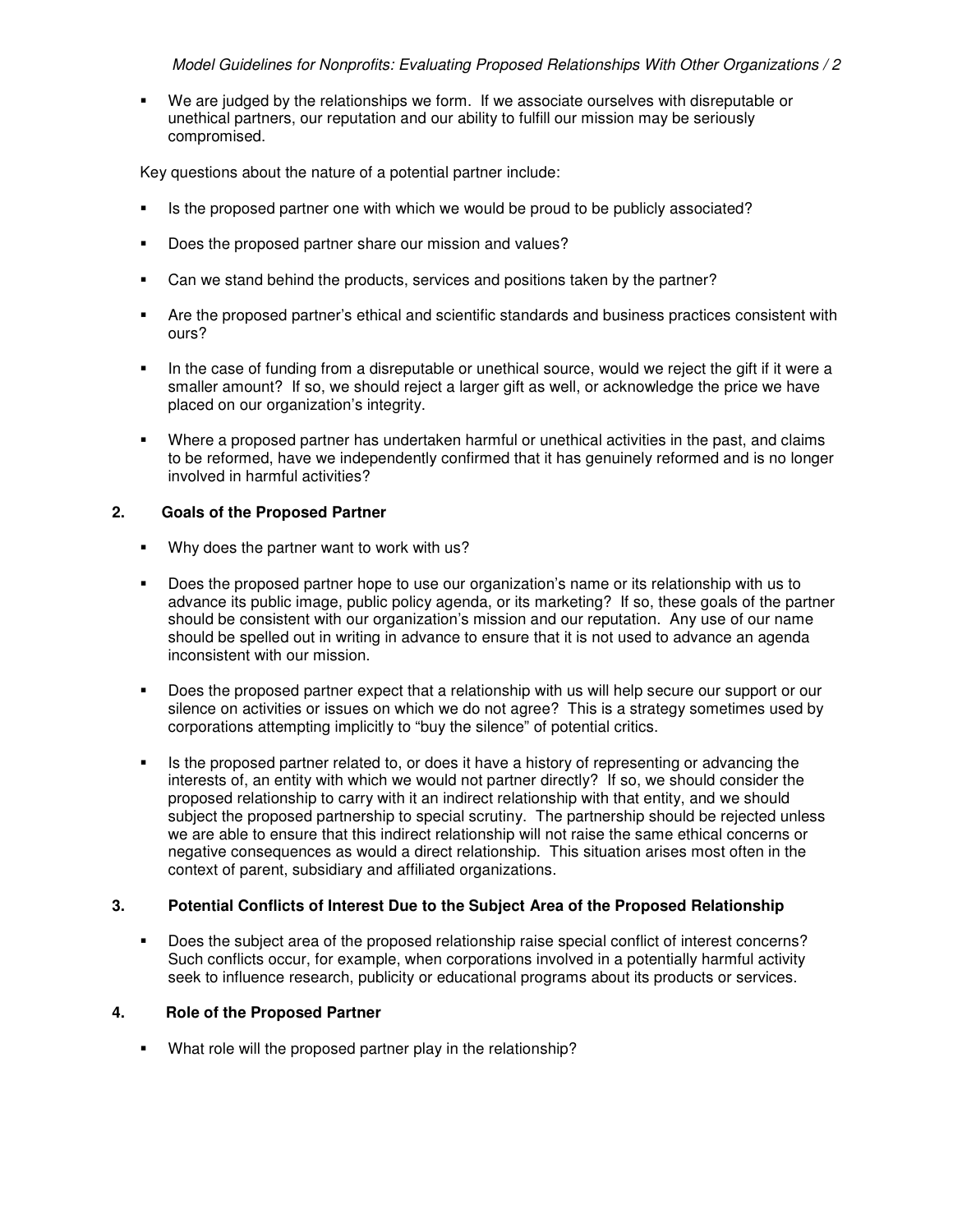- If it is a funding relationship, what "strings" or constraints are attached? Are those constraints justified as a matter of responsible philanthropy – for example, reporting and budget requirements?
- Is the partner attempting to move our organization in a particular direction in terms of the work we do? Is that consistent with our mission?
- Will the partner participate in the design, execution, evaluation or publicity of a project?
- Will the partner approve materials prior to publication?
- Is our independence, objectivity and credibility fully protected, in fact and in public appearance?
- Does our proposed partner have other unwritten expectations about its role in the relationship? If so, these should be identified and put in writing before the relationship is initiated.

# **5. Potential Consequences of the Relationship**

- Are negative consequences foreseeable from this relationship? For example, a relationship that advances the interests of a partner devoted to marketing a harmful product or service, or engaged in unethical business practices, or devoted to racist or other disagreeable causes, all would have foreseeable negative consequences. By lending our name to such an organization through our association, we would be seen as partners in advancing a harmful agenda, seriously damaging our organization's reputation.
- Is the proposed partner the subject of a boycott or other campaign by environmental, human rights, public health, consumer or other groups? Would our partnership harm an organized effort to sanction or change the behavior of our proposed partner? If so, we should independently investigate the reasons why our proposed partner is in this position before proceeding, and carefully consider the potential harm our partnership could do to the campaign or boycott. We also should consider how our decision to partner with a controversial entity might affect our organization's reputation, morale and public image.
- How will this relationship affect other relationships of value to us? Will it affect our image, reputation, credibility, ability to raise funds or other important assets?
- Would we be comfortable if the details of this relationship appeared on the front page of a major newspaper?

### **6. The Evaluation Process**

- How does our organization ensure that new relationships are fairly evaluated before we make commitments?
- How often are existing relationships reviewed to ensure that they remain consistent with our policies and mission?
- **How do we ensure that evaluations are objective, and are not left to those who are most** committed to forming a new relationship?
- What roles do staff play in evaluating relationships?
- At what point should our Board be involved in reviewing and approving relationships?

**Campaign for Tobacco Free Kids, June 29, 2001**